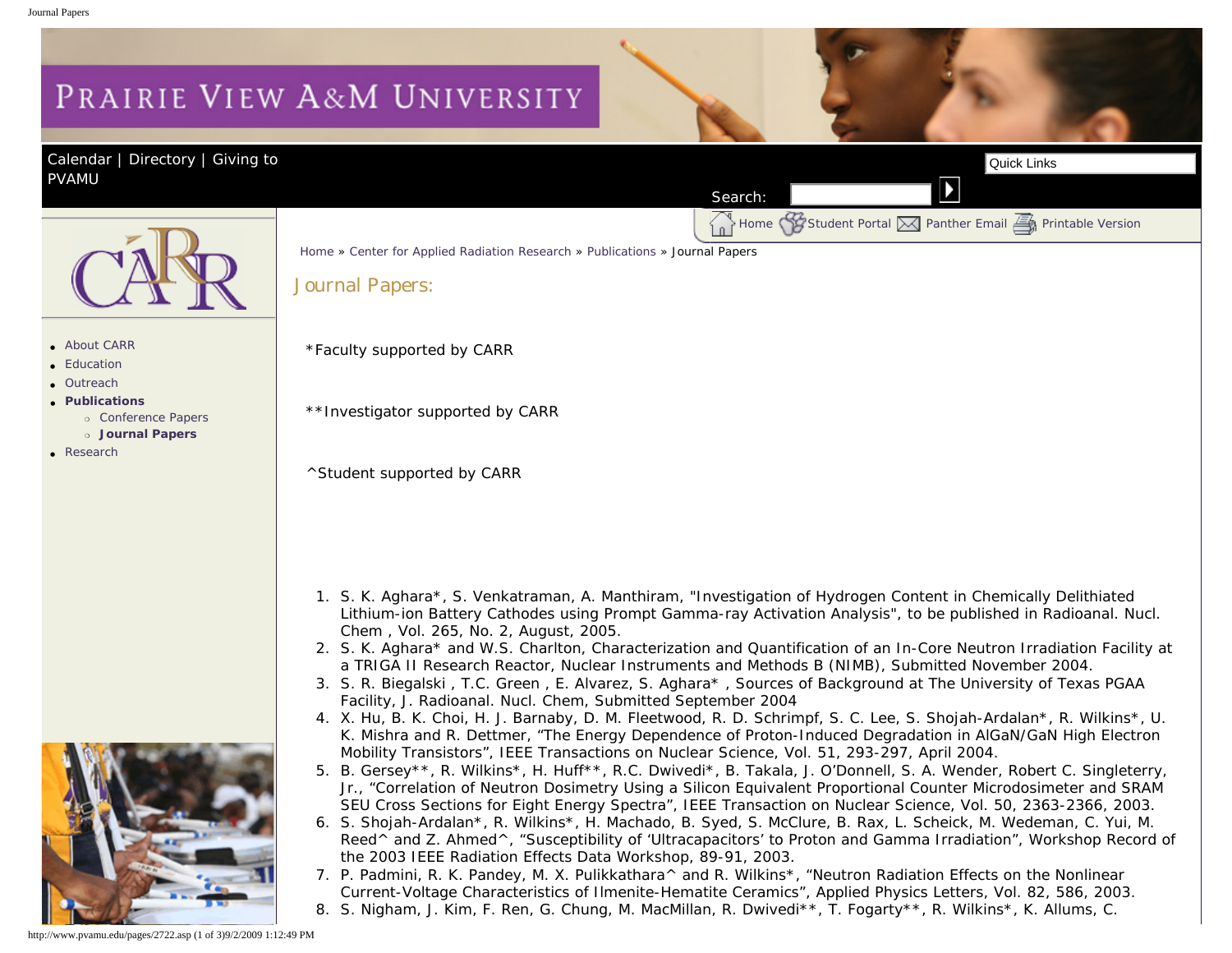Abernathy, S. Pearton, and J. Williams, "High Energy Proton Effects on SiC Schottky Rectifiers", "High Energy Proton Effects on SiC Schottky Rectifiers", Applied Physics Letters, Vol. 81, 2385, 2002.

- 9. Y. Zhong and J. Zhou\*, "Effects of hygrothermal cycling on properties of glass/vinyl ester composites", (in press), Journal of Reinforced Plastics and Composites, 2003.
- 10. M. X. Pulikkathara^, R. Wilkins\*, M. Shofner, E. V. Barrera, "Ionization and Displacement Radiation Effects on the Electrical Resistivity of Single Walled Carbon Nanotube Papers", in preparation for submission to Journal of Applied Physics, 2003.
- 11. M. X. Pulikkathara^, R. Wilkins\*, Meisha Shofner, Jerry Vera, Enrique V. Barrera, Fernando Rodriquez-Macias, R. Vaidyanathan, C. Gree, C. Condon, "Fluorinated Single Wall Nanotube/Polyethylene Composites for Multifunctional Radiation Protection", Materials Research Society Symposium Proceedings, Volume 740, pp. 365-370, 2002.
- 12. G. D. Badhwar, H. Huff\*\*, R. Wilkins\*, S. Thibeault, "Comparison of Graphite Aluminum and TransHab Shielding Material Characteristics in a High-energy Neutron Field", Radiation Measurements, Vol. 35, pp. 545-549, December 2002.
- 13. R. C. Singleterry, Jr., Shelia Thibeault, R. Wilkins\*, H. Huff\*\*, "Charged and Neutral Particle Interactions on Aerospace Materials", submitted to the International Conference on Advanced Nuclear Power Plants (ICAPP), February 2002.
- 14. B. Luo, J. W. Johnson, F. Ren, K. K. Allums, C. R. Abernathy, T. N. Fogarty\*\*, R. Wilkins\*, A. M. Dabiran, A. M. Wowchack, C. J. Polley, P.P. Chow, A. G. Baca, "High-Energy Proton Irradiation Effects on AlGaN/GaN High-Electron Mobility Transistors", Journal of Electronic Materials, Vol. 31, 437, May 2002. (K. K. Allums, former CARR undergraduate student).
- 15. B. Luo, J. W. Johnson, F. Ren, K. K. Allums, C. R. Abernathy, S. J. Pearton, R. Dwivedi\*\*, T. N. Fogarty\*, R. Wilkins\*, A. M. Dabiran, A. M. Wowchack, C. J. Polley, P.P. Chow, A. G. Baca, "dc and rf Performance of Proton-Irradiated AlGaN/GaN High Electron Mobility Transistors", Applied Physics Letters, Volume 79, 2196, October 1, 2001. (K. K. Allums, former CARR undergraduate student).
- 16. E. M. Jackson, B. D. Weaver, S. Shojah-Ardalan\*, R. Wilkins\*, A. C. Seabaugh, B. Barr, "Irradiation Effects in InGaAs/InAlAs High Electron Mobility transfers", Applied Physics Letters, Volume 79, Number 14, October, 2001.
- 17. P. M. Lenahan, T. D. Mishima, J. B. Jumper, T. N. Fogarty\*, M. Marrero\*\*, L. Cruz^, S. Shojah-Ardalan\*, R. Dwivedi\*\*, R. Wilkins\*, L. P. Trombetta, C. Singh, "Defects Produced by Medium Energy Proton Bombardment of MOS Devices", Proceedings of the 6th European Conference on Radiation Effects on Components and Systems, IEEE Catalog #01TH8605C, ISBN 0-7803-7314-6, 2001.
- 18. P. M. Lenahan, T. D. Mishima, T. N. Fogarty\*, R. Wilkins\*, "Atomic-Scale Processes involved in Long-term Changes in the Density of States Distribution at the Si/Si02 Interface", Applied Physics Letters, Volume 79, Number 20, pp. November 12, 2001.
- 19. Gautum D. Badhwar, H. Huff\*\* and R. Wilkins\*, "Alterations in Dose and Lineal Energy Spectra under Different Shielding in the Los Alamos High Energy Neutron Field", Radiation Research, pp. 697, 154(6), 2000.
- 20. Sy-Chyi Lin\* and R. Wilkins\*, "High-Pressure Self-Propagating High-Temperature Synthesis (SHS) of Cd-In-Ga-O Powder for Novel Substrate Used for Gallium Nitride Based Thin Film Growth", Ceramic Transactions, pp. 23-33, 108, 2000.
- 21. Sy-Chyi Lin\*, R. Wilkins\*, and Zachery Henry, "High-pressure Self-propagating High-temperature Synthesis (SHS) of Silicon Carbide-Silicon Nitride Composites", Ceramic Transactions, pp. 51-61, 103, 2000. (Research partially funded by Bell Helicopter Textron, Inc.)
- 22. R. Wilkins\*, S. Shojah-Ardalan\* et. al., "Ionization and Displacement Damage Irradiation Studies of Quantum Devices: Resonant Tunneling Diodes and Two-dimensional Electron Gas Transistors", IEEE Transactions Nuclear Science, pp. 1702, 46, 1999. (Research partially funded by Air Force Office of Scientific Research).
- 23. Sy-Chyi Lin\*, R. Wilkins\*, M. Nesesyan, and Dan Luss, "Combustion Synthesis of Cd-In-Ga-O Powder for Novel Thin Film Growth Substrate", Ceramic Transactions, pp. 23-33, 94, 1999.
- 24. R. Wilkins\*, S. Shojah-Ardalan\*, and T. N. Fogarty\*, "Application of Radiation Sources to Simulate the Radiation Environment in Low Earth Orbit: Results on Optoelectronic Devices from the International Space Station", Nuclear Instruments and Methods in Physics Research, A, pp. 591-594, 422, 1999.
- 25. Sy-Chyi Lin\* R. Wilkins\*, M. Nesesyan, and Dan Luss, "Self-propagating High-temperature Synthesis of Cd-In-Ga-O Powder for GaN Thin Film Substrate", Ceramic Transactions, pp. 73-85, 86, 1998.



http://www.pvamu.edu/pages/2722.asp (2 of 3)9/2/2009 1:12:49 PM